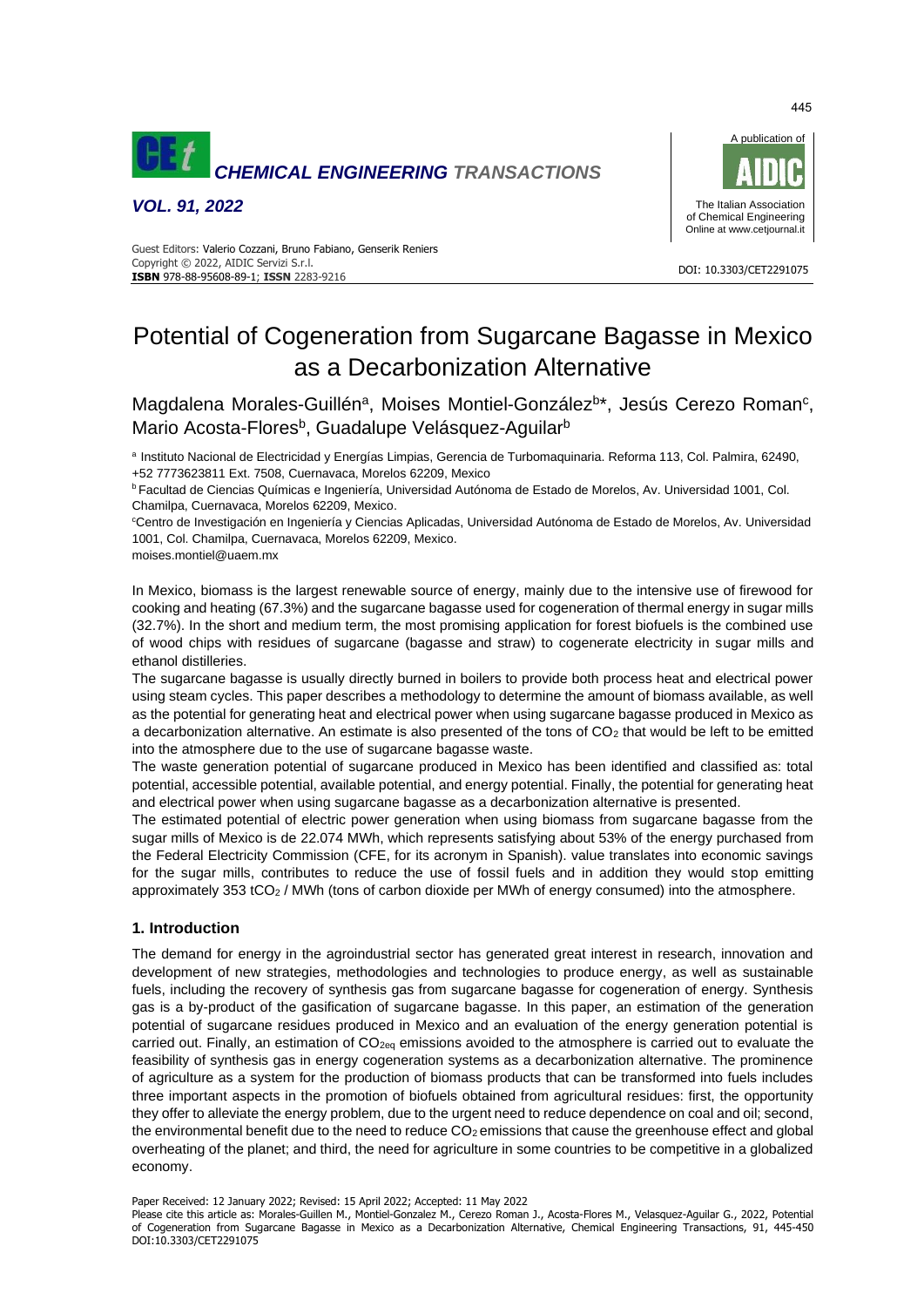In recent years the trend is the reduction of CO<sub>2</sub> emissions, however, in the year 2020 the production of electric energy depended 75% on fossil fuels and only 4.7% was obtained through efficient cogeneration (CENACE, for its acronym in Spanish). Cogeneration and local self-supply of energy reduces energy losses and recovers the transmission, transformation and distribution capacity of the electrical system, additionally, generation is released in peak demand hours and the emission of polluting gases is reduced. In Mexico, the cultivation of sugar cane is of great socio-economic importance, according to statistical information from the National Committee for the Sustainable Development of the Sugar Cane (CONADESUCA, for its acronym in Spanish), this activity generates permanent employment for more than 300,000 people, the surface which is intended for cultivation is approximately 620,000 hectares (ha), distributed in 15 entities and 54 sugar mills, which are obtained productions of approximately 48 million tons of cane, and 4.6 million tons of sugar.

The sugar industry has been successful in using residual biomass for energy purposes. Sugar mills often operate by burning sugarcane bagasse for cogeneration. Valdez et al. (2010), point out that the biomass potential in the sugar sector is considerable if one takes into account that, for every 100 tons of cane processed, between 10 and 12 tons of sugar are obtained, and between 25 and 30 tons of bagasse, and 10 to 20 tons of agricultural waste remain in the field, of which between 5 and 7 tons can be collected as straw.

According to CONADESUCA, during the 2017-2018 harvest the country's mills consumed 18 million liters of fuel oil, 80% less than in 2016. This demonstrates the importance of cane bagasse as fuel. In most sugar mills in Mexico, the back pressure boilers used produce steam with relatively low pressure and temperature. On the other hand, with high-pressure boilers and condensing or extraction turbines, electricity could be generated in periods outside the harvest and surplus energy could be exported to the grid.

The advantages of producing electric energy from cane bagasse are the following:

1) Decentralized generation, performed near consumption sites;

2) The possibility of extra income from the energy generated by selling electrical surpluses;

3) Electricity bill reduction;

4) Power generation using cane bagasse as a decarbonization alternative.

## **2. Methodology**

The present study focused on the use sugar cane residues in Mexico. The amount of these residues depends mainly on six factors, namely: harvesting system (burnt or unburned cane), topping height, cane variety, age of crop (stage of cut), climate and soil; Dias and Oliveira (2005). J. Smithers (2020), mention that up to 40% of the total sugarcane biomass can be composed of foliage and that approximately one-third of the energy available from sugarcane is contained in the tops and leaves, commonly referred to as trash, which are generally either burnt prior to harvesting or are not recovered from the field. Moreover, indicate that tops and leaves make up from 188 to 350 kg per-ton of total sugarcane mass and 110 to 170 kg of dry matter per-ton of sugarcane, and recommend that 150 kg of dry matter in leaves and tops per-ton can be considered a good assumption of average availability of sugarcane bagasse. On the other hand; Dias and Oliveira, suggests that the potential for sugarcane bagasse (dry mass - DM) is about 18.3%, which means that for every ton of residues, there are 183 kg of dry residues. This is the value considered for estimating the potential of bagasse waste available in Mexico for energy generation.

The cultivation of sugarcane generates a substantial amount of waste. CONADESUCA reports that in the last 5 years in Mexico about 41 million tons (t) of bagasse waste have been generated during the period in which sugarcane fields are harvested for processing at the mills. The residues of this crop consist of the inedible parts of the plant that are left in the fields after the target crop is harvested, such as the leaves and tips of the cane. An amount of these residues is used to generate steam in their processes by burning them directly in their boilers, while another significant amount is left in the fields to decompose in the environment or be burned in the open, which implies high  $CO<sub>2</sub>$  emissions to the environment.

Based on information from similar evaluations, the average availability of bagasse crop residues was estimated at 0,3 with a moisture content of 50%, which is the case for bagasse in Mexico.

The potential for generating sugarcane waste produced in Mexico was classified as: total potential, accessible potential, available potential, energy potential and finally the potential for generating electricity.

Total potential: Potential derived from all the sugarcane crop residue that is cultivated in Mexico, which is calculated based on statistical indicators and coefficients.

$$
P_t = (G_a) * (C_r) \tag{Eq. (1)}
$$

Where:  $P_{t=}$  Total potential (t);  $G_{a=}$  Annual generation of sugarcane (t);  $C_{r}$  = Coefficient of residues equal to 0.3,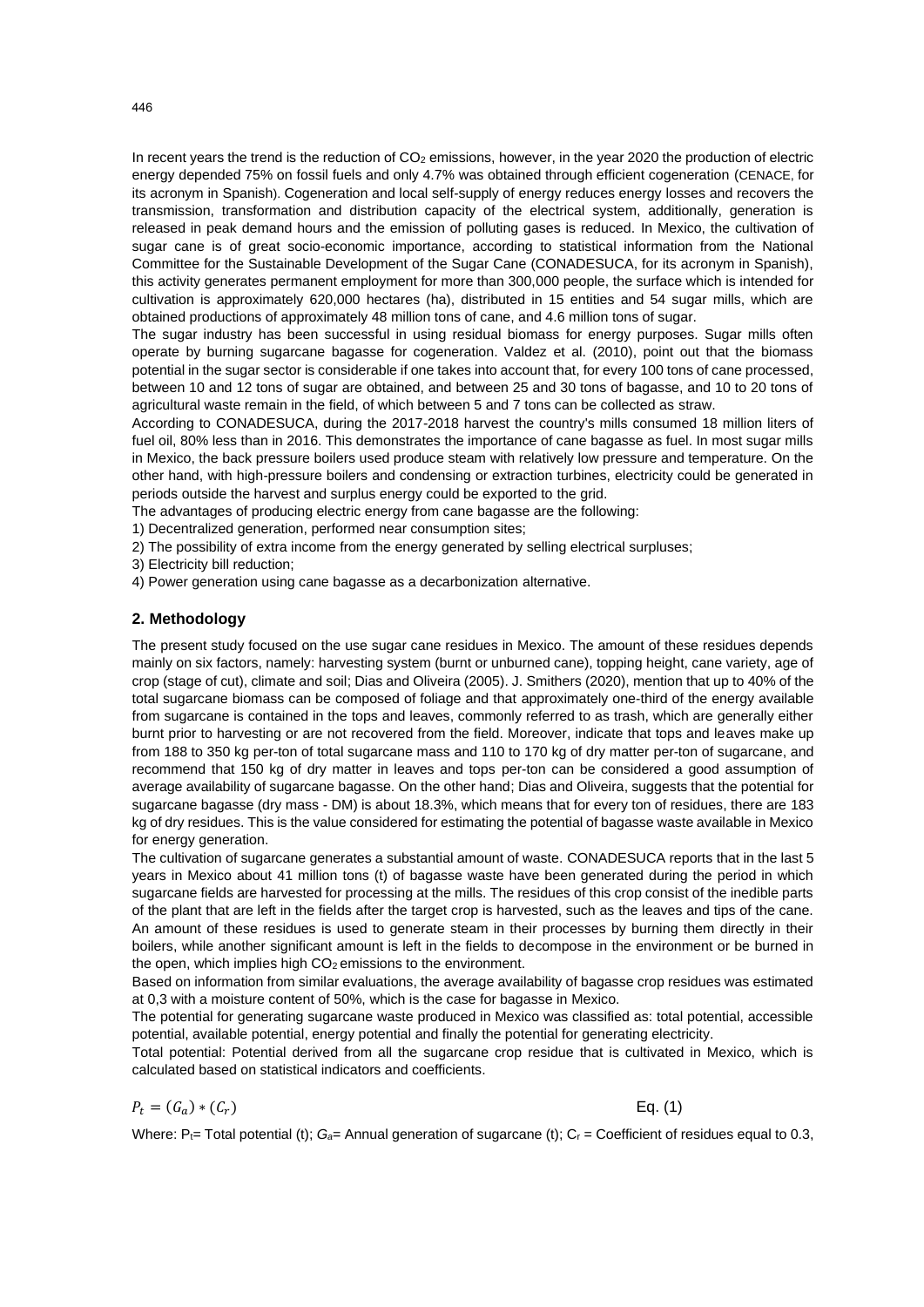based on the data reported by different authors, Vimal (1979), Webb (1979) and BEPP (1985) where the moisture content of sugar cane bagasse is of the order of 50%. Bhattacharya et al. (1993).

Annual accessible potential: Part of the total potential that can be managed, collected, transported, stored in a viable way, this potential represents the waste available for energy generation (how much of what is harvested is not used and is available as potential bioenergy), potentially available waste.

$$
P_A = (P_t) * (Fd) \tag{Eq. (2)}
$$

*PA*= Accessible potential; *Fd* = residues availability factor. It is estimated from the total sugarcane crop in Mexico and the bagasse obtained, as reported by CONADESUCA is 29%.

Available Potential: Dry mass residues, obtained by subtracting the moisture contained in the bagasse.

$$
RDM = (P_a) - [P_a * \% \, \text{humidity}] \tag{3}
$$

Where: RDM = Residue Dry Mass (t): % humidity = Percentage of humidity contained in sugarcane bagasse.

Potential for electricity generation: Potential for annual electricity production, where the average conversion rate is 17,52 kWh/ton of dry mass, a value reported in the statistical report on the agro-industrial sector of sugarcane bagasse; Easterly and Burnham (2009).

$$
MWh = (RDM) * (energy generation per ton of cane)
$$
 Eq. (4)

The results obtained in this study refer to the generation of electrical energy. From the energy point of view, the use of sugarcane bagasse residues a reduction in the use of fossil fuels for a given process is achieved. The amount of CO<sub>2</sub> emissions avoided can be determined by equation 6:

$$
E_{CO_2} = Es * FE
$$
 Eq. (5)

Where  $E_{CO_2}$ : Emissions (tCO<sub>eq</sub>/year) and  $Es$ : Energy saved (kWh/year), is the energy that would not be purchased, because that energy would be generated with the sugarcane bagasse. *FE*: Emission factor (0,113 tCO2/MWh).

 $CO<sub>2</sub>$ <sub>g</sub> emissions per MWh are estimated from the perspective of energy generation with different types of fuel, considering the process of the life cycle stages of sugar cane bagasse, Figure 1, this biomass as fuel has emissions considered neutral, in the sense that the CO<sub>2</sub> emitted in combustion has been previously absorbed from the atmosphere. Therefore, sugarcane bagasse is considered to have an emission factor of zero, according to the National Institute of Ecology and Climate Change (INECC, for its acronym in Spanish).



*Figure 1: Life cycle stages of the sugarcane bagasse*

With the use of sugarcane bagasse residues it is possible to reduce the use of fossil fuels for a certain process, this allows the reduction of  $CO_{2eq}$  emissions to the atmosphere and therefore is considered a feasible alternative to achieve decarbonization. Table 1 shows the rate of emissions in tons of  $CO_{200}$  per MWh for each type of fuel.

*Table 1: Index of emissions in tonnes CO2eq per MWh by fuel type (IPCC)*

| Fuel               | Tons of CO <sub>2eg</sub> per MWh |
|--------------------|-----------------------------------|
| Coal               | 0.987                             |
| Natural gas        | 0.644                             |
| Oil                | 0.778                             |
| Diésel             | 0.895                             |
| Sugar cane bagasse | 0.113                             |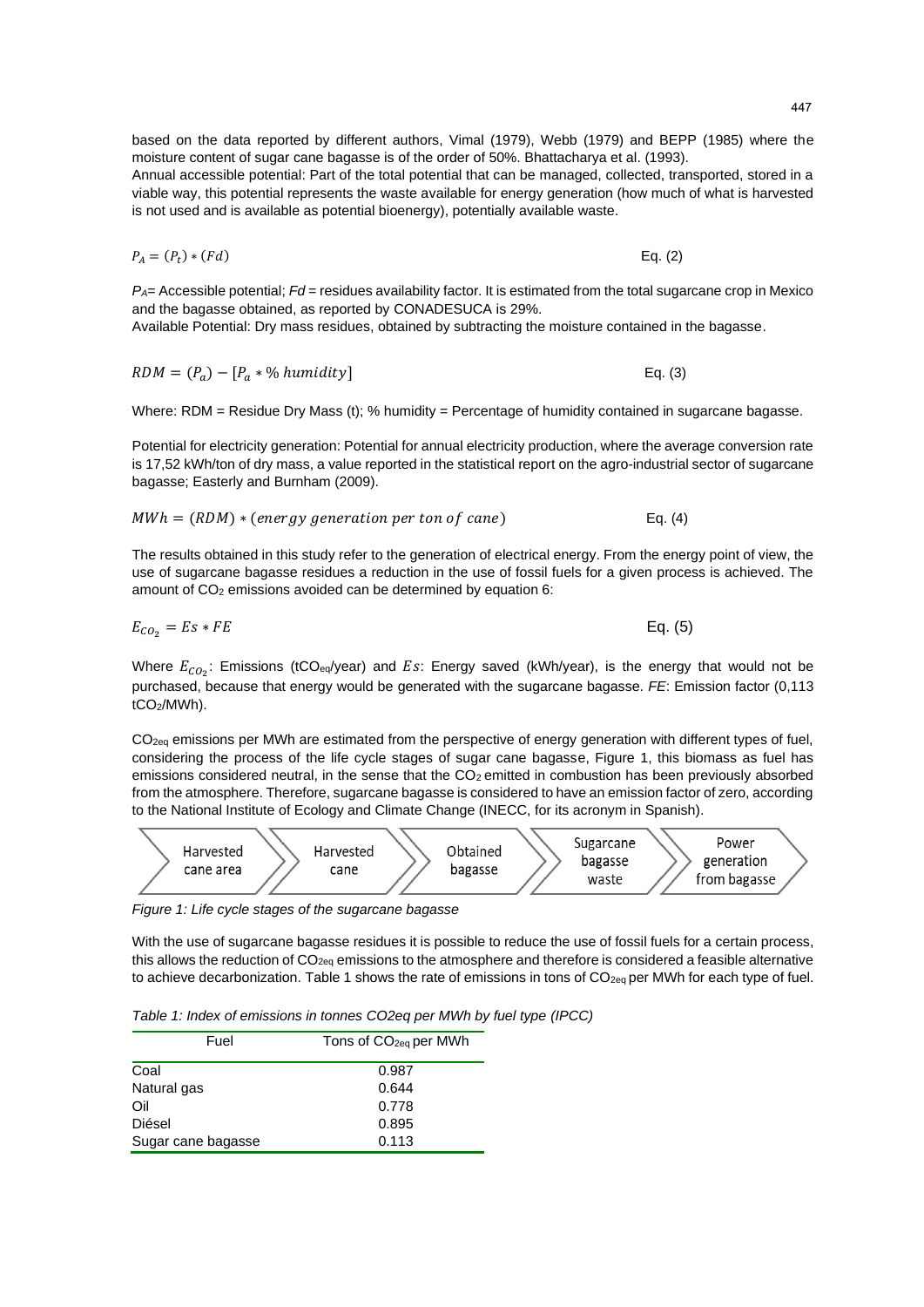## **3. Results**

Estimating the potential for generating electricity and process heat from sugarcane bagasse in Mexico can be an effective tool for understanding the amount of these wastes and for planning the generation of energy from this biomass.

The values of area of sugarcane harvested, bagasse generated as biomass and electricity consumption of the sugar mills in Mexico are shown in Table 2. Purchased electrical energy refers to the electrical energy that mills must purchase from external sources to satisfy their energy demands.

*Table 2: Statistics of the agroindustrial sector of sugarcane in Mexico, harvest 2008-2009 / 2017-2018\**

| Indicator                               | <b>Measurement</b><br>unit | 2017-2018  | 2016-2017  | 2015-2016  | 2014-2015  | 2013-2014  |
|-----------------------------------------|----------------------------|------------|------------|------------|------------|------------|
| Harvested cane area                     | Ha                         | 784.661    | 777.078    | 778.930    | 783.515    | 790.481    |
| Harvested sugar cane                    | Tonne                      | 51.218.400 | 51.156.048 | 52.085.149 | 51.520.047 | 52.246.817 |
| Bagasse obtained<br>(biomass generated) | Tonne                      | 15.187.269 | 15.222.471 | 15.294.620 | 15.66.887  | 15.473.161 |
| Purchased electrical<br>energy          | kWh                        | 41.105.154 | 41.105.154 | 41.105.154 | 41.105.154 | 41.105.154 |

The calorific value and humidity of biomass are the main parameters for evaluating the potential for cogeneration of energy. The characteristics of the synthesis gas generated with sugarcane bagasse are shown in Table 3. The energy content of this gas, compared to other fuels is different, bituminous coal has 30.2 MJ/kg, wood 19.8 MJ/kg (dry) and sugarcane bagasse has approximately 18 MJ / kg (dry) on average; Sheth and Babu (2009).

*Table 3: Synthesis gas characteristics*

|                  | Sugar cane bagasse |
|------------------|--------------------|
| HHV (MJ/kg)      | 18.75              |
| LHV (MJ/kg)*     | 17.44              |
| Composition (%)  |                    |
| C                | 36.4               |
| H                | 4.79               |
| S                | 0.01               |
| O                | 37.18              |
| N                | 0.15               |
| H <sub>2</sub> O | 19.36              |
| Ash              | 2.11               |

HHV= Highest Heating (calorific) Value, LHV= Lower Heating (calorific) Value; (\*) Suleiman, J., Lima, M., Carvalho, I. (2005).

From the amount of bagasse waste presented in Table 3 chemical composition and calorific value of bagasse shown, the total potential can be determined by equation (1) and was of 14.014.033 Tons, Accessible potential, and Available potential can be determined by equation (2) and (3), resulting in 2.550.554 and 1.259.973 Tons, respectively. The annual available potential of sugarcane bagasse is multiplied by the generation of electrical energy per ton of cane, with this methodology, the annual amount of feasible power generation to cogenerate in sugar mills can be determined. The results of the amount of power cogeneration delivered from the estimated potential of sugarcane bagasse waste in Mexico, as well as the electric power purchased from outsiders to cover their electric power demand are shown in Table 4.

*Table 4: Energy cogeneration potential*

|                            | Annual electricity cogeneration  |
|----------------------------|----------------------------------|
|                            | potential (MW)                   |
|                            | LHV 17,44 (MJ kg <sup>-1</sup> ) |
| Electric power generation  | 22.074                           |
| Purchase of electric power | 41.105                           |

448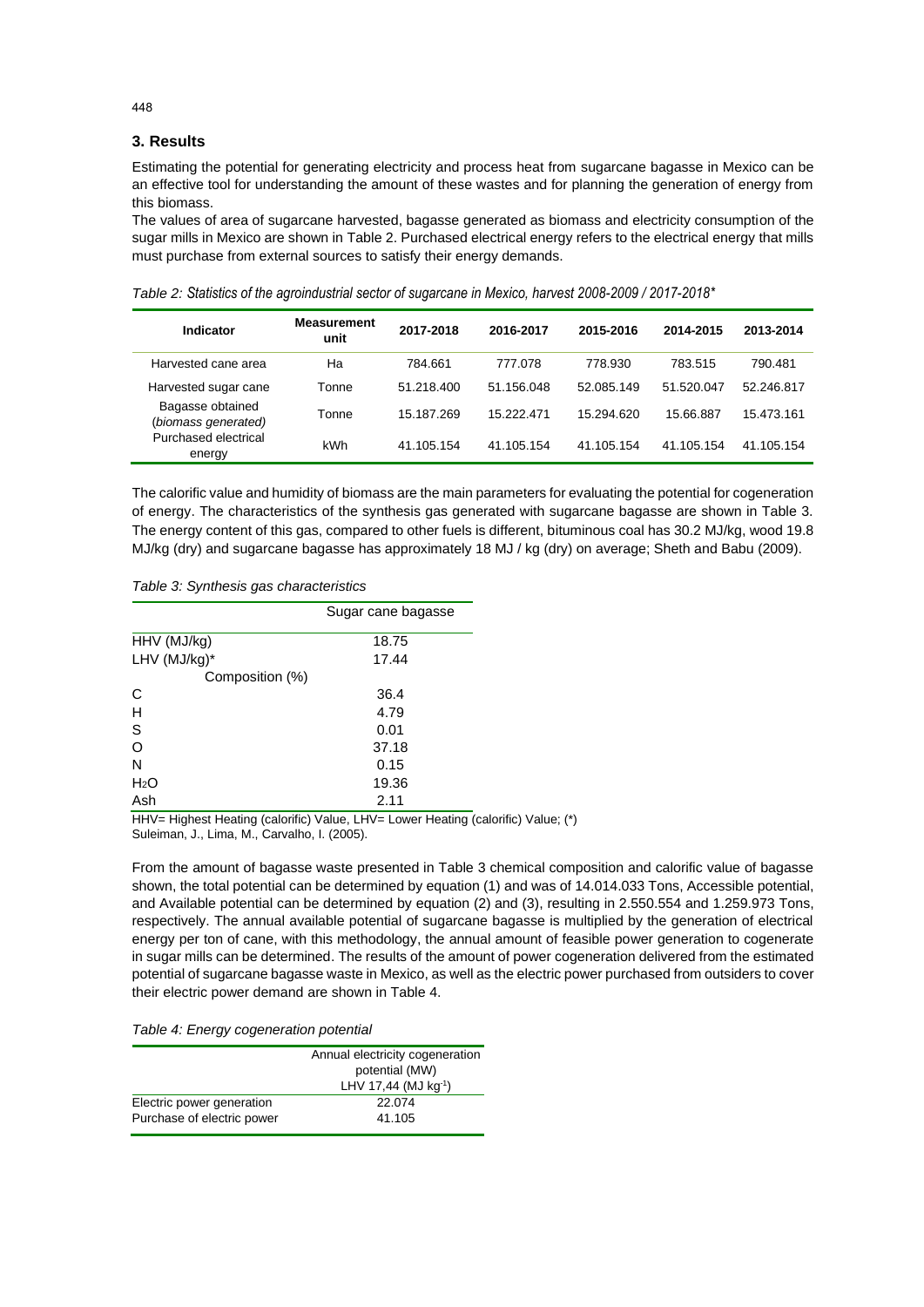The estimated potential for energy generation from sugarcane bagasse residues from Mexican sugar mills is of the order of 22 MW, which represents about 53% of the energy that is purchased. This value translates into economic savings for the mills and contributes to a reduction in fossil fuel consumption.

Figure 2 shows that the generation of  $CO_{2eq}$  emitted by purchased electricity is in the order of 4,645 tCO<sub>2eq</sub> / MWh, while that generated from sugarcane bagasse is 4,292 tCO<sub>2eq</sub> / MWh, which means that approximately 353 tCO<sub>2eq</sub> / MWh would be avoided into the atmosphere.



*Figure 2: Amount of CO2eq emitted per generation source*

### **4. Discussion**

The experience of other countries Otchere-Appiah (2014), shows that it is possible to use biomass in different applications to satisfy many energy needs, which contributes to the country's energy diversification, contributes to economic development and, above all, is a sustainable energy source. As shown in Table 4, the available potential is sufficient to replace about 53% of the energy electrical purchased. This result showns that bagasse waste is a biomass that can be used in Mexico as a primary energy source to satisfy the energy demands of the mills. If emissions to the atmosphere can be reduced (Figure 2), then Mexico will be able to meet its commitments under the Paris Agreement. Because the country has committed to undertake a series of ambitious climate change adaptation and mitigation measures, including the generation of clean energy, the substitution of fuels such as coal and fuel oil in industry, and the control of black carbon, which contributes to the decarbonization of the energy sector. Despite this situation, Mexico could reach a very high biomass potential by 2030, however the values reported depend on the sources and assumptions taken into account. The CO2eq emissions generated from the generation of energy with sugarcane bagasse are reduced by around 8% compared to the generation of energy from fossil fuels, due to the high sulfur content of the latter, which means that generation from biomass waste contribute to decarbonization.

### **5. Conclusión**

In this paper, a simple analytical methodology was presented to estimate the energy potential of sugarcane bagasse available in Mexico. With this methodology, the total potential, accessible potential and available potential can be estimated, and from these parameters, the potential for electricity generation is determined.

This methodology is sensitive to the variation of the parameters considered in this study, highlighting that the moisture content of sugarcane bagasse determines the energy content of the residual biomass, which is the amount of energy per unit mass of this material to be used as energy. It has also been shown that the moisture content determines the amount of available dry mass that can be considered as potential available for energy generation.

The results shown that the total potential of sugarcane bagasse after the harvest is about of 15 million tons in the Mexican territory, this value was estimated considering an average of the last 5 cultivated harvests in Mexico. The available potential of sugarcane bagasse biomass that can be considered, once the parameters of moisture and energy content have been analyzed, is dry biomass, which was of the order of: 1 million tons.

For biomass to be used and considered intensively, it is necessary to develop a regulatory framework that strengthens the current legal and juridical framework to promote the sustainable use of bioenergy. With these measures it is possible to take advantage of available biomass, thus contributing to Mexico's energy transition and the descarbonization for the mitigation of GHG emissions, and this can be achieved with a significant participation of bioenergy, especially in the electricity, transportation, industrial, residential and agricultural sectors. If sugarcane bagasse waste is used as a raw material for power generation, the CO<sub>2</sub> emitted to the atmosphere can be reduced by about 8%, 53% of the electric power demand of the mills can be satisfied and,